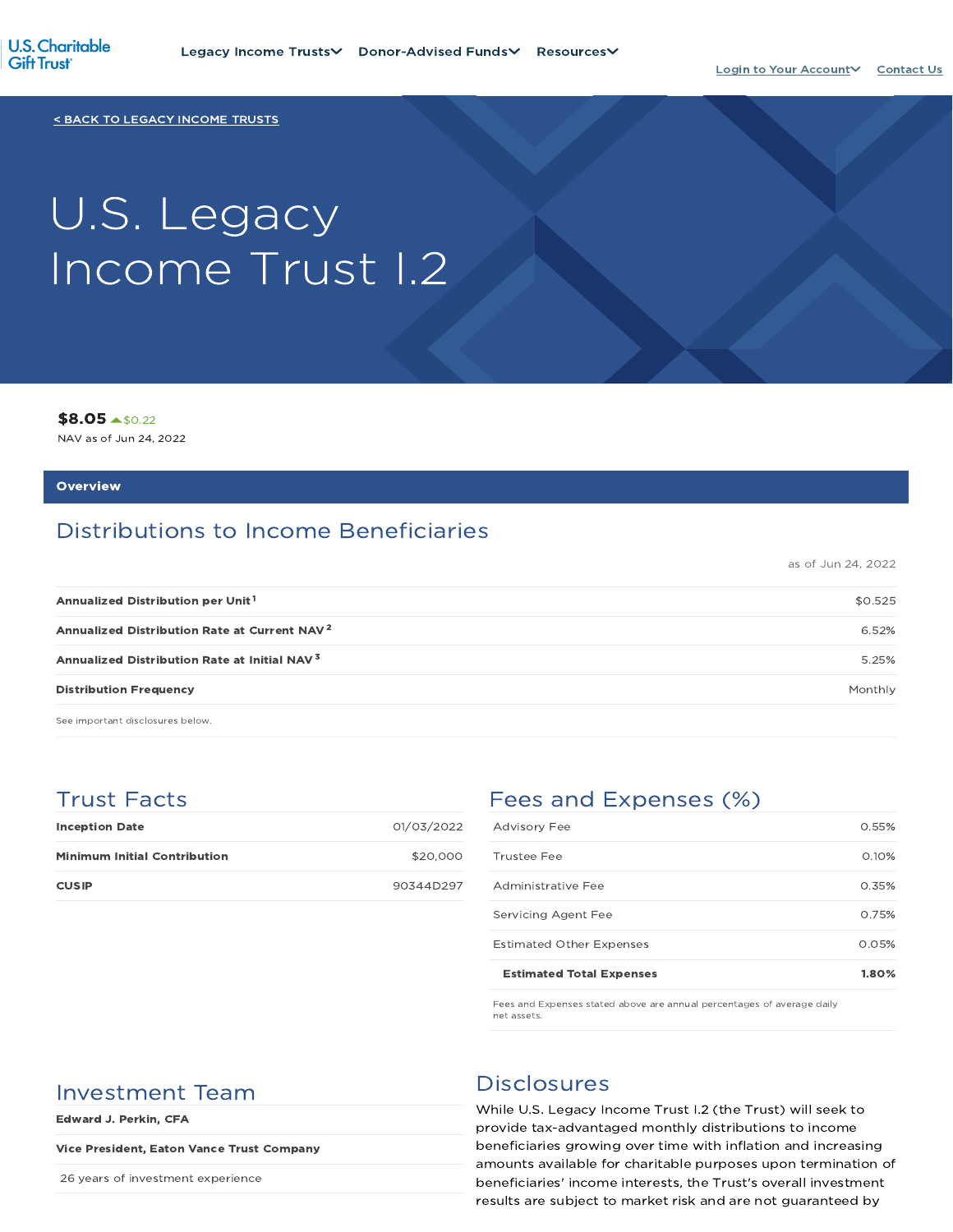| 6 years at Eaton Vance                             | any person. Distributions to income beneficiaries may<br>fluctuate with changes in economic conditions, may not grow       |
|----------------------------------------------------|----------------------------------------------------------------------------------------------------------------------------|
| BA, University of California, Santa Barbara        | over time at rates consistent with inflation and may decline.                                                              |
| MBA, Columbia Business School                      | The tax character of distributed Trust income may vary. The<br>principal amount available for charitable purposes upon     |
| G. R. Nelson                                       | termination of a Trust Account's income interests may be<br>higher or lower than the value of the Trust Account at initial |
| <b>Vice President, Eaton Vance Trust Company</b>   | funding.                                                                                                                   |
| 23 years of investment experience                  |                                                                                                                            |
| 16 years at Eaton Vance                            |                                                                                                                            |
| <b>BBA University of Notre Dame</b>                |                                                                                                                            |
| MBA, Harvard Business School                       |                                                                                                                            |
| Derek J.V. DiGregorio                              |                                                                                                                            |
| Vice President, Eaton Vance Trust Company          |                                                                                                                            |
| 15 years of investment experience                  |                                                                                                                            |
| 15 years at Eaton Vance                            |                                                                                                                            |
| <b>BS, Bates College</b>                           |                                                                                                                            |
| MBA, Boston University Questrom School of Business |                                                                                                                            |

1. The Annualized Distribution per Unit is calculated by multiplying the current daily distribution per unit first by the number of days in the current month, then multiplying by twelve.

2. The Annualized Distribution Rate at Current NAV is calculated by dividing the Trust's current Annualized Distribution per Unit by the Trust's net asset value per unit (NAV) as of the prior business day. NAV is calculated by dividing the Trust's net assets by the number of units currently outstanding.

3. The Annualized Distribution Rate at Initial NAV is calculated by dividing the Trust's current Annualized Distribution per Unit by the Trust's initial NAV of \$10.00.

#### Performance

# Historical Total Returns (%)

as of Mar 31, 2022

|                                                   |       |         |            |                          |         |                          | <b>Annualized</b>    |
|---------------------------------------------------|-------|---------|------------|--------------------------|---------|--------------------------|----------------------|
|                                                   | 1 Mo. | 3 Mo.   | <b>YTD</b> | 1 Yr.                    | $3Yr$ . | 5 Yr.                    | Since Fund Inception |
| 05/31/2022                                        |       |         |            |                          |         |                          |                      |
| U.S. Legacy Income Trust I.2 Total Return         | 2.31  | $-3.33$ |            | -                        |         |                          | $-11.20$             |
| <b>Income Return</b>                              | 0.50  | 1.50    |            | -                        |         |                          | 2.41                 |
| <b>Principal Return</b>                           | 1.79  | $-4.76$ |            | $\overline{\phantom{0}}$ |         |                          | $-13.30$             |
| <b>Common Trust</b>                               | 2.46  | $-2.88$ | $-10.16$   | $-4.53$                  | 10.05   | $\overline{\phantom{0}}$ | 6.92                 |
| MSCI World Index <sup>4</sup>                     | 0.08  | $-5.72$ | $-12.97$   | $-4.82$                  | 12.64   | 9.72                     | $-13.23$             |
| 40% MSCI USA / 60% MSCI World ex USA <sup>5</sup> | 0.39  | $-5.28$ | $-11.85$   | $-6.48$                  | 10.56   | 7.91                     | $-11.89$             |
| 03/31/2022                                        |       |         |            |                          |         |                          |                      |
| U.S. Legacy Income Trust I.2 Total Return         | 1.29  |         |            | $\overline{\phantom{0}}$ |         |                          | $-6.96$              |
| <b>Income Return</b>                              | 0.48  |         |            | -                        |         |                          | 1.38                 |
| <b>Principal Return</b>                           | 0.81  |         |            | -                        |         |                          | $-8.23$              |
| <b>Common Trust</b>                               | 1.44  | $-6.17$ | $-6.17$    | 6.45                     |         |                          | 8.95                 |
| MSCI World Index <sup>4</sup>                     | 2.74  | $-5.15$ | $-5.15$    | 10.12                    | 14.96   | 12.42                    | $-5.44$              |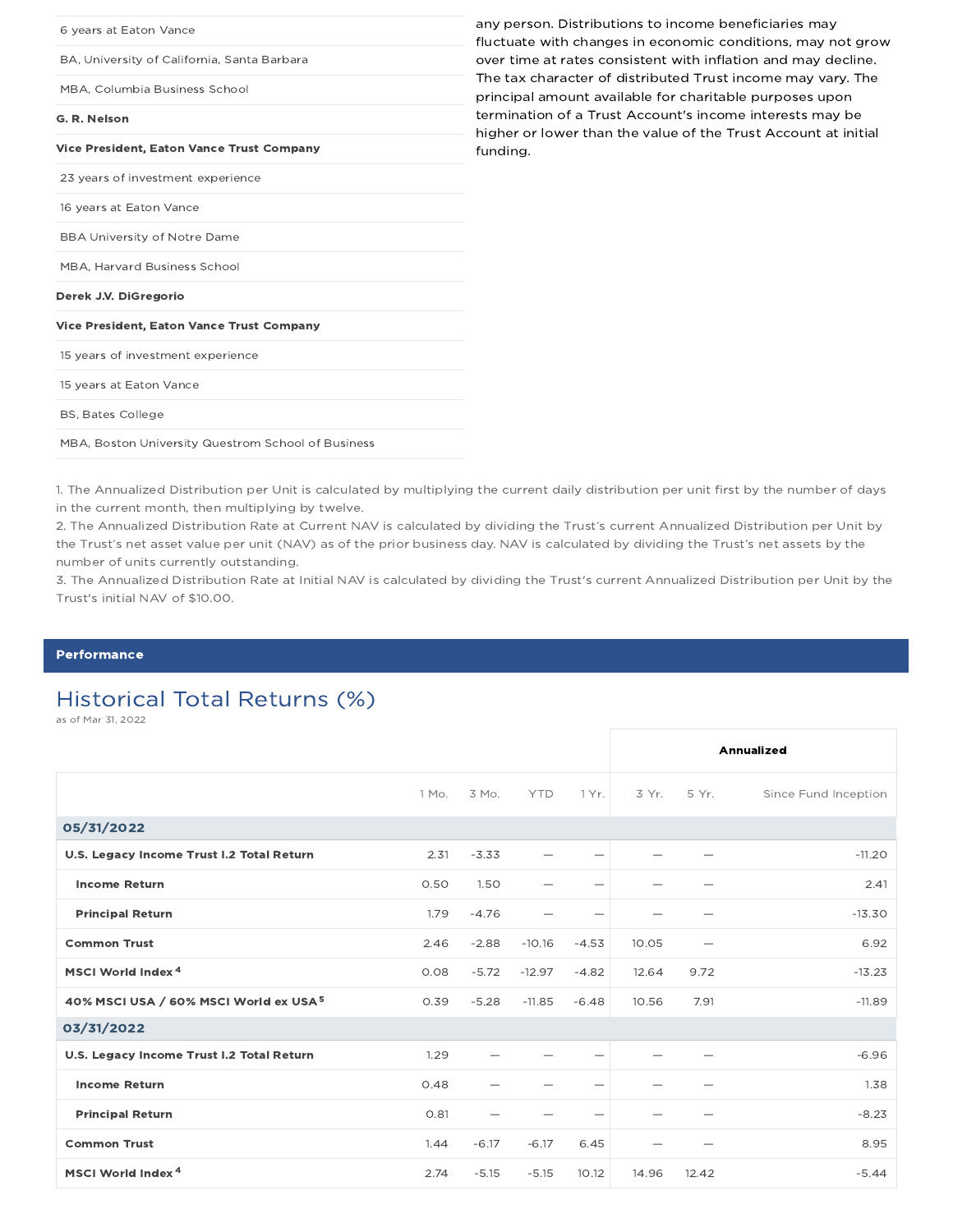|                                                   |      |       |       |      |                                   |       | Annualized           |
|---------------------------------------------------|------|-------|-------|------|-----------------------------------|-------|----------------------|
|                                                   |      |       |       |      | 1 Mo. 3 Mo. YTD 1 Yr. 3 Yr. 5 Yr. |       | Since Fund Inception |
| 40% MSCI USA / 60% MSCI World ex USA <sup>5</sup> | 2.09 | -5.00 | -5.00 | 7.25 | 12.48                             | 10.46 | $-5.04$              |

The U.S. Legacy Income Trust I.2 (Trust) was incepted on January 3, 2022 and, therefore, has no operating history. The Trust invests through <sup>a</sup> common trust (Common Trust) which was incepted on April 30, 2019. Past performance is no guarantee of future results. Performance is for the stated time periods only; due to market volatility, the Trust's and the Common Trust's current performance may be lower or higher than quoted. Total Return for the Trust and the Common Trust is calculated by determining the percentage change in net asset value (NAV) with all distributions reinvested. Performance for the time periods less than or equal to or year is cumulative. Income Return represents the portion of Total Return attributable to distributions. Principal Return represents the portion of Total Return attributable to change in NAV. Total Return and Income Return are stated net of foreign taxes on dividends received on non-U.S. investments. Trust income beneficiaries are generally eligible to receive <sup>a</sup> federal income tax credit or an itemized deduction for their attributable share of unrecovered foreign withholding tax.

The Fund leverages two distinct approaches: dividend-capture trading (focused primarily on non-U.S. equities) and <sup>a</sup> core equity approach (focused on U.S. equities). The long-term target allocation for the Fund is 60% non-U.S. equities and 40% U.S. equities. Allocations will vary over time depending on factors such as portfolio income needs, dividend seasonality, risk management, and other factors. The Fund typically holds 140-200 holdings with <sup>a</sup> maximum position size of 3%. In addition to other risk management practices, the Fund manages weightings and tracking error on an industry and country basis.

# NAV History

| Date         | <b>NAV</b> | NAV Change |
|--------------|------------|------------|
| Jun 24, 2022 | \$8.05     | \$0.22     |
| Jun 23, 2022 | \$7.83     | \$0.02     |
| Jun 22, 2022 | \$7.81     | $-$0.06$   |
| Jun 21, 2022 | \$7.88     | \$0.13     |
| Jun 17, 2022 | \$7.75     | $-$0.03$   |
| Jun 16, 2022 | \$7.78     | $-$0.19$   |
| Jun 15, 2022 | \$7.97     | \$0.15     |
| Jun 14, 2022 | \$7.82     | $-$0.05$   |
| Jun 13, 2022 | \$7.88     | $-$0.29$   |
| Jun 10, 2022 | \$8.16     | $-$0.25$   |
| Jun 09, 2022 | \$8.42     | $-$0.19$   |
| Jun 08, 2022 | \$8.61     | $-$0.11$   |
| Jun 07, 2022 | \$8.72     | \$0.05     |
| Jun 06, 2022 | \$8.67     | \$0.03     |
| Jun 03, 2022 | \$8.63     | $-$0.11$   |
| Jun 02, 2022 | \$8.75     | \$0.14     |
| Jun 01, 2022 | \$8.61     | $-$0.06$   |
| May 31, 2022 | \$8.67     | $-$0.04$   |
| May 27, 2022 | \$8.71     | \$0.15     |
| May 26, 2022 | \$8.57     | \$0.16     |
| May 25, 2022 | \$8.41     | \$0.05     |
| May 24, 2022 | \$8.36     | $-$0.07$   |
| May 23, 2022 | \$8.43     | \$0.18     |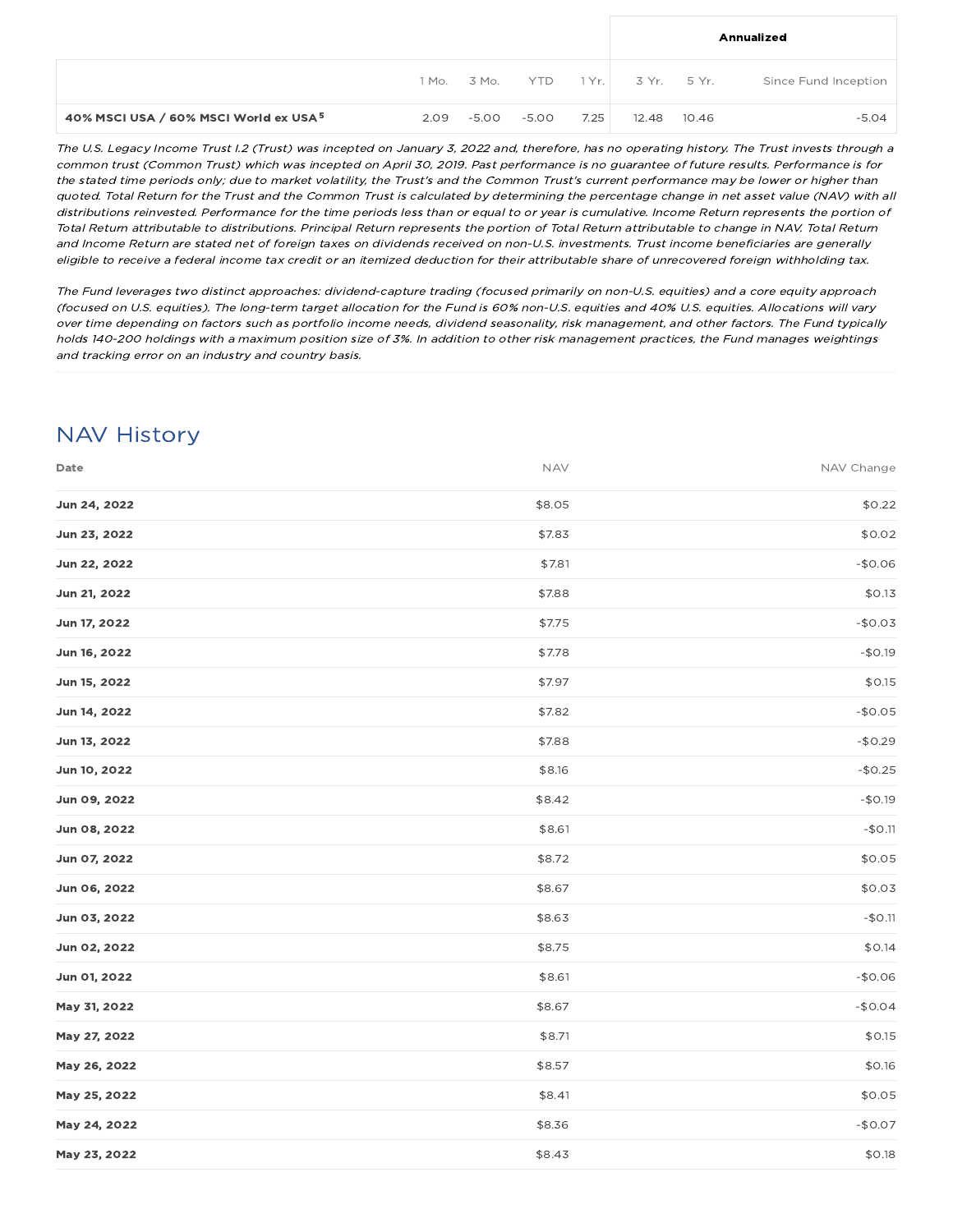# Distribution History

Ex-Date Distribution

| \$0.04375 |
|-----------|
| \$0.04375 |
| \$0.04375 |
| \$0.04375 |
| \$0.03949 |
|           |

4. MSCI World Index is an unmanaged index of equity securities in the developed markets. Unless otherwise stated, index returns do not reflect the effect of any applicable sales charges, commissions, expenses, taxes or leverage, as applicable. It is not possible to invest directly in an index. Historical performance of the index illustrates market trends and does not represent the past or future performance of the Trust. Returns of the MSCI World Index are stated net of foreign withholding taxes. Source: MSCI. MSCI data may not be reproduced or used for any other purpose. MSCI provides no warranties, has not prepared or approved this report, and has no liability hereunder.

5. The MSCI USA Index is a free float-adjusted market capitalization index that is designed to measure large and midcap U.S. equity market performance. MSCI World ex USA Index is an unmanaged index of equity securities in the developed markets, excluding the United States. Unless otherwise stated, index returns do not reflect the effect of any applicable sales charges, commissions, expenses, taxes or leverage, as applicable. It is not possible to invest directly in an index. Historical performance of the index illustrates market trends and does not represent the past or future performance of the Trust. Returns of the MSCI indexes are stated net of foreign withholding taxes. Source: MSCI. MSCI data may not be reproduced or used for any other purpose. MSCI provides no warranties, has not prepared or approved this report, and has no liability hereunder.

#### Literature

### **Literature**

| <b>U.S. Legacy Income Trust I.2 Fact Sheet</b><br>E,<br>Download - Last updated: Mar 31, 2022                                  |
|--------------------------------------------------------------------------------------------------------------------------------|
| <b>U.S. Legacy Income Trusts Investment Overview</b><br>Ę<br>Download - Last updated: Mar 31, 2022                             |
| <b>U.S. Legacy Income Trusts Brochure</b><br>E,<br>Download - Last updated: Dec 31, 2021                                       |
| <b>Legacy Income Common Trust Fund Financial Statement and Auditors' Report</b><br>Ξ,<br>Download - Last updated: Dec 31, 2021 |
| U.S. Legacy Income Trusts Forms Booklet Advised Donor<br>E,<br>Download - Last updated: Dec 31, 2021                           |
| U.S. Legacy Income Trusts Information Statement<br>E.                                                                          |

Accessibility Privacy and Security Contact **Contact Contact Contact Contact Contact Contact Contact** Print page